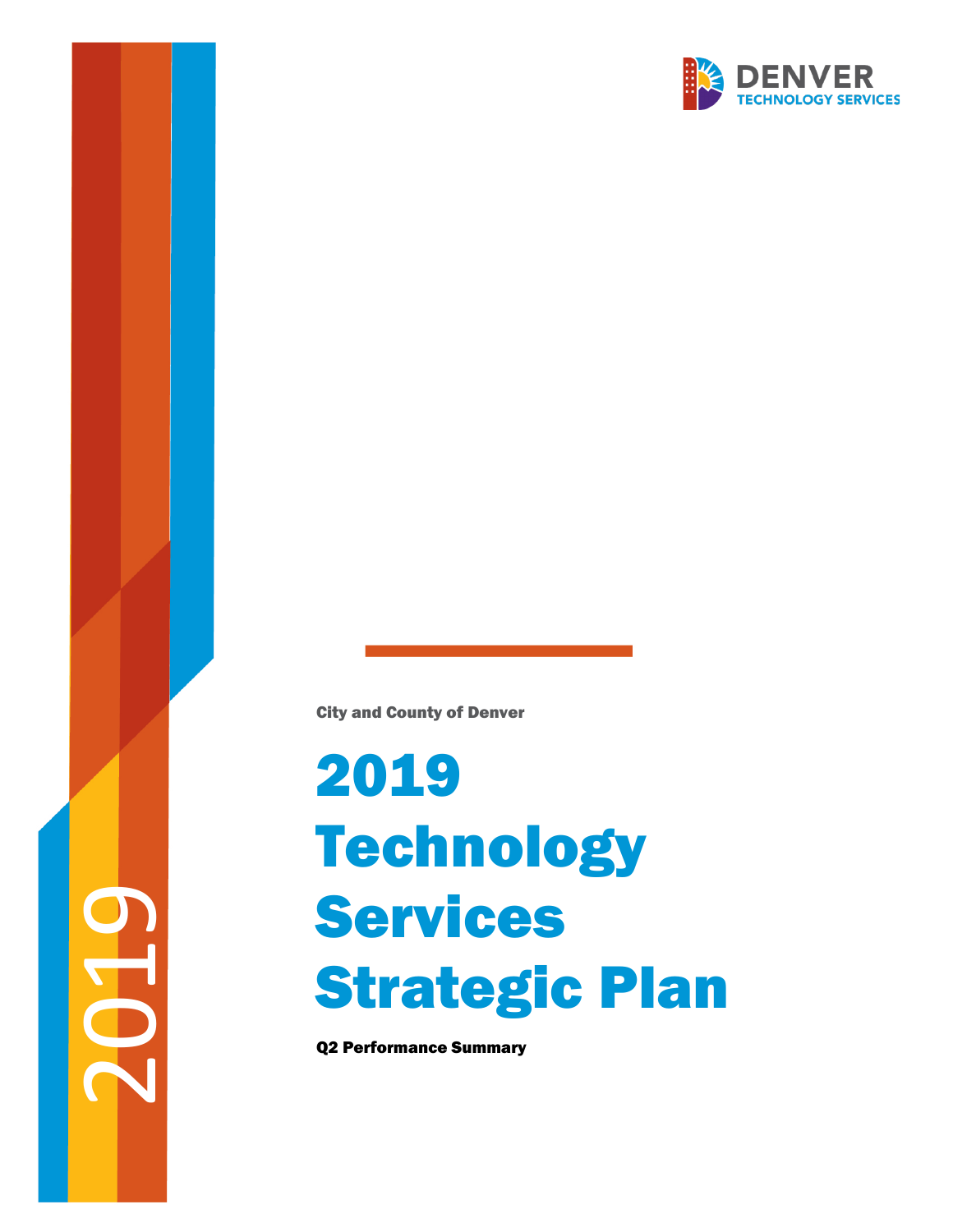## **Table of Contents**

| Employee Engagement - Employees Go the Extra Mile for Colleagues & Customers 15 |  |
|---------------------------------------------------------------------------------|--|
|                                                                                 |  |
|                                                                                 |  |

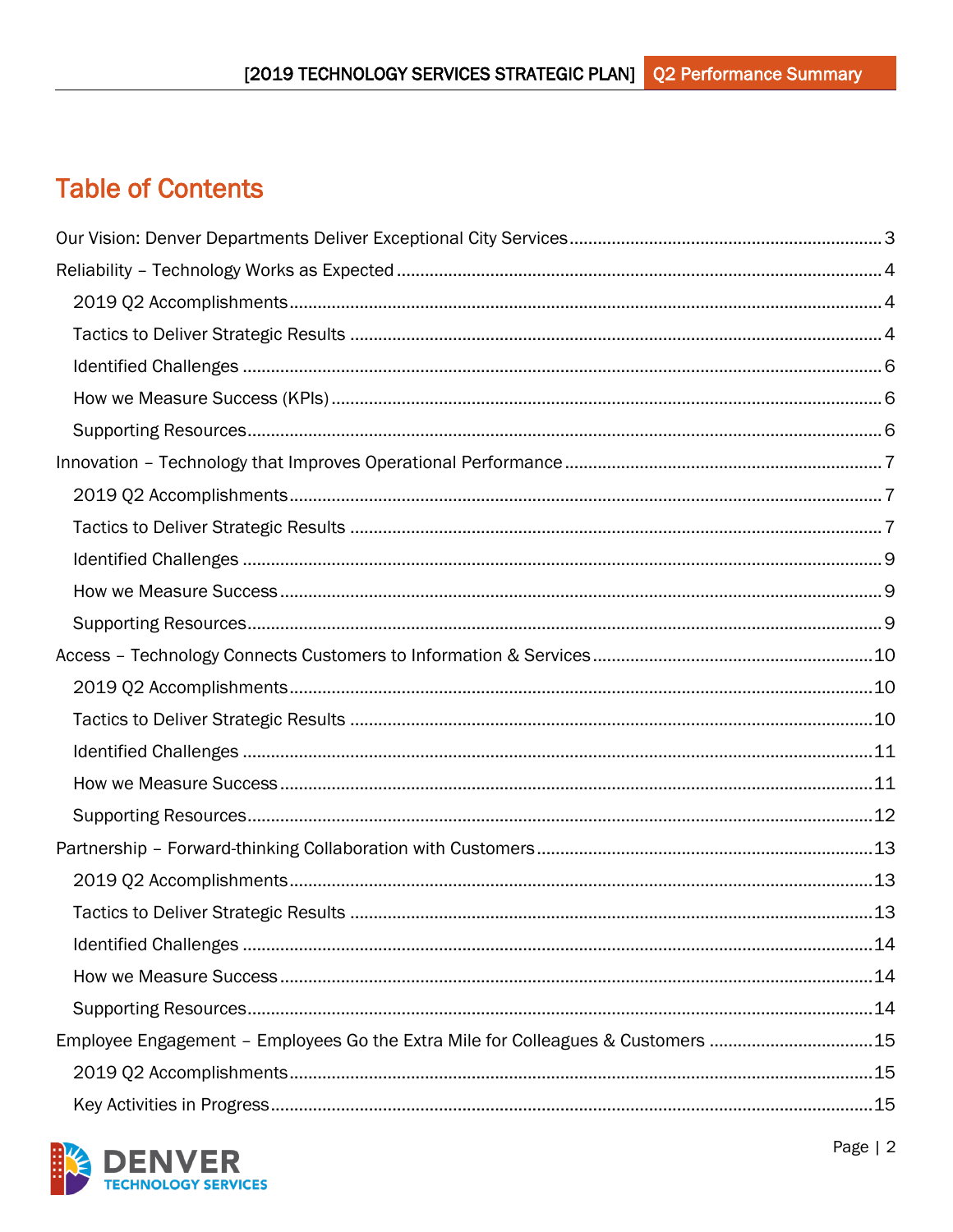## **Our Mission: To Improve City Performance**

## <span id="page-2-0"></span>**Our Vision: Denver Departments Deliver Exceptional City Services**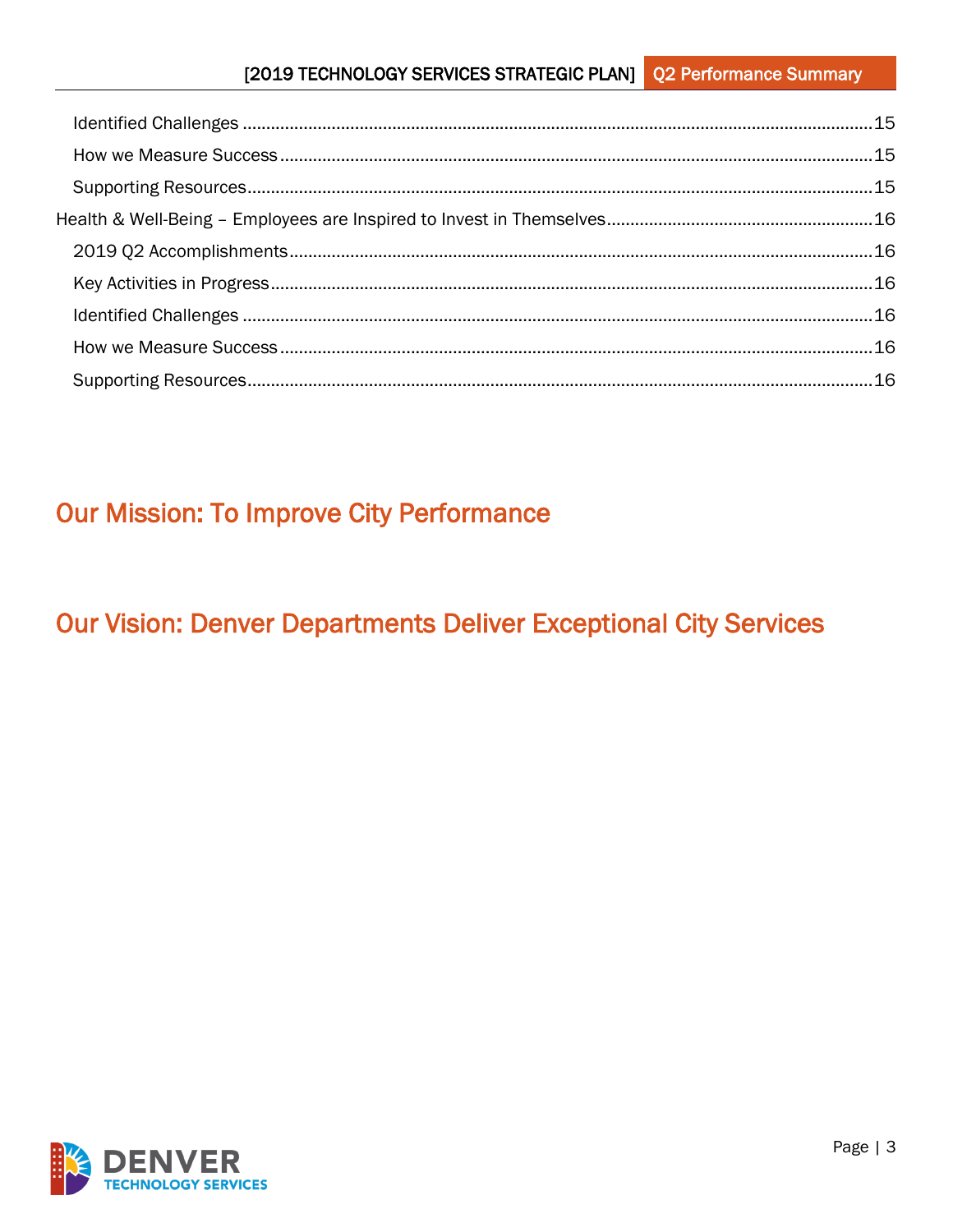## <span id="page-3-0"></span>Reliability – Technology Works as Expected

Why it's important: Our customers are reliant on technology to provide exceptional city services, so we must provide solutions that meet their needs by being reliable, dependable and available.

#### <span id="page-3-1"></span>2019 Q2 Accomplishments

- 1. Q2 Mean Time to Resolution for critical/high incidents was a historically low at 12.6 hours. Compared to Q2 of 2018, TS has achieved a reduction of 77% in the time it takes to resolve an incident. This frees up capacity to focus on incident avoidance and less critical incident resolution (P3/4).
- 2. We exceeded our goal of 30 or fewer critical incidents per month (there were only 54 P1/P2s in Q2).



<span id="page-3-2"></span>

| <b>Tactic</b>                                                                             | <b>Status</b> | <b>Why Important</b>                                                                                                                                                                           | <b>Associated</b><br><b>Metrics/Targets</b>                                                                                                                                       | <b>Owner &amp;</b><br><b>Contributors</b>                                 |
|-------------------------------------------------------------------------------------------|---------------|------------------------------------------------------------------------------------------------------------------------------------------------------------------------------------------------|-----------------------------------------------------------------------------------------------------------------------------------------------------------------------------------|---------------------------------------------------------------------------|
| <b>Reducing P1/P2</b><br><b>incidents</b>                                                 | Maintain      | <b>Critical incidents</b><br>impair city staff's<br>ability to provide<br>city services. We<br>want to minimize<br>disruptions and<br>resolve critical<br>incidents quickly<br>when they occur | • # of critical incidents<br>(Target: less than 30<br>per month)<br>• # of incident-free<br>days per month<br>• Mean time to<br>resolution for P1/P2<br>incidents<br>• CAD Uptime | Owner:<br>Ryan Stoker<br>Contributors:<br>Gary Pasicznyk,<br>David Garcia |
| <b>Improve</b><br>monitoring                                                              | In progress   | Allows us to<br>identify potential<br>incidents before<br>they become<br>critical and<br>customers notice<br>service<br>disruptions                                                            | • % of applications,<br>network & server<br>devices monitored<br>(Target: 100%)<br>• % of incidents caught<br>by monitoring before<br>customers submit<br>incidents               | Owner:<br>Marcus Danko<br>Contributors:<br>Brett Killmon,<br>Cathy Orona  |
| P3/P4 incidents<br>Create,<br><b>implement</b><br>and train<br>teams to use<br>meaningful | Continuous    | Allows us to<br>identify root<br>causes of<br>common incidents<br>so that we can<br>develop innovative                                                                                         | • Overall # of P3/P4<br>incidents<br>• Specific categories<br>of P3/P4 incidents<br>(e.g., # of password<br>resets, # of                                                          | Owner:<br>Jim Balogh<br>Contributors:<br>Craig Poley,<br>Wendy Shrader,   |

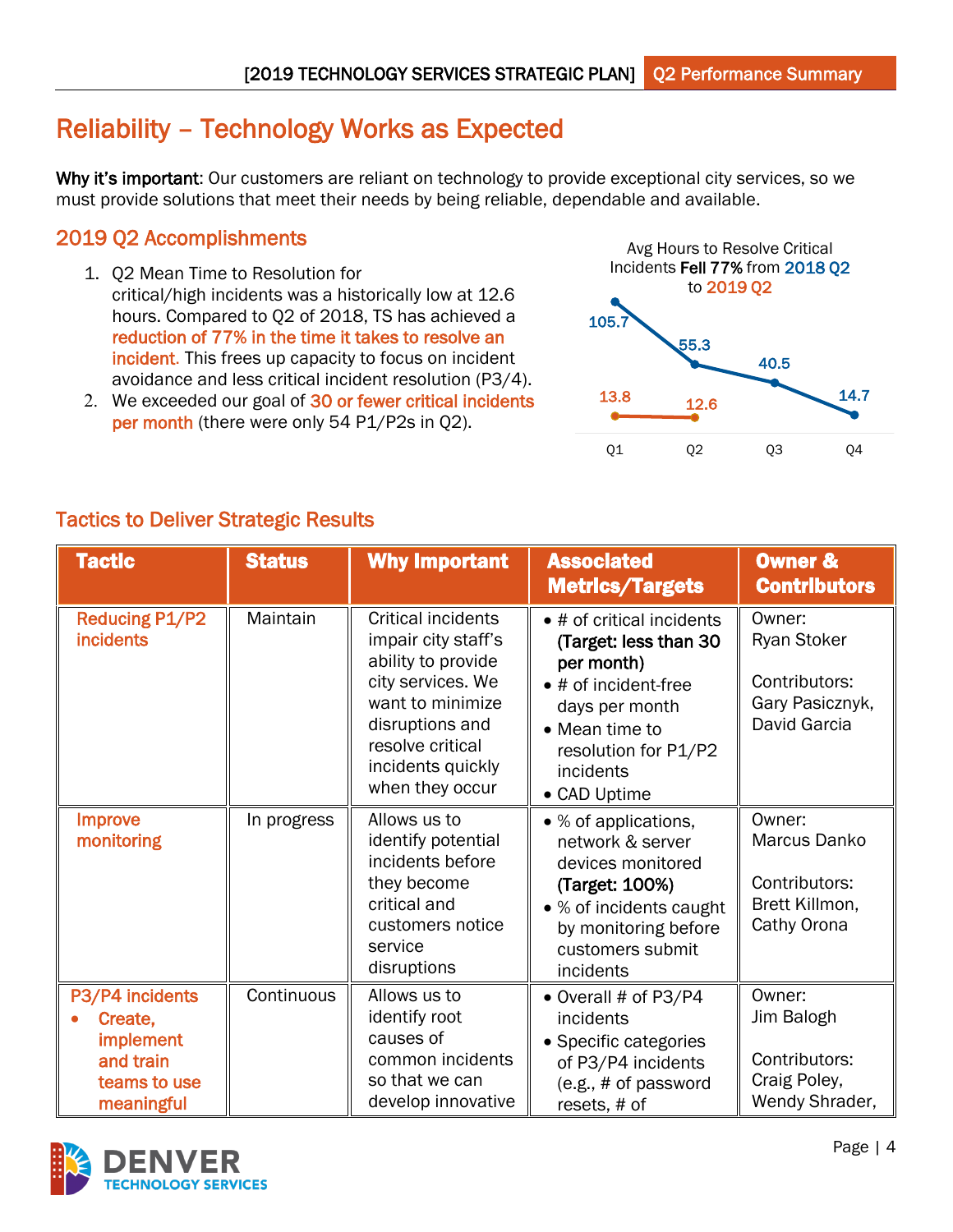| resolution<br>codes in<br><b>ServiceNow</b><br>Improve the<br>$\bullet$<br><b>Self-Service</b><br>portal to<br>provide better<br>data in ticket<br><b>Reduce ticket</b><br>$\bullet$<br>reassignments<br>due to<br>incomplete or<br>missing<br>information<br>Implement<br>self-service<br>password<br>resets |             | solutions to<br>address & prevent<br>future incidents                                                                                                                                    | conference bridge<br>requests)<br>• Mean time to<br>resolution for P3/P4<br>incidents                                                                                          | Marcus Danko,<br>Cathy Orona,<br>Brett Killmon,<br>Stacy Wollman,<br>Nate Kresse,<br><b>Julie Sutton</b> |
|---------------------------------------------------------------------------------------------------------------------------------------------------------------------------------------------------------------------------------------------------------------------------------------------------------------|-------------|------------------------------------------------------------------------------------------------------------------------------------------------------------------------------------------|--------------------------------------------------------------------------------------------------------------------------------------------------------------------------------|----------------------------------------------------------------------------------------------------------|
| Improve change<br>management                                                                                                                                                                                                                                                                                  | Maintain    | By continuing to<br>strengthen the<br>change<br>management<br>process we can<br>reduce the<br>number of<br>preventable,<br>change-related<br>incidents                                   | • # of change-related<br>incidents per month<br>(Target: Less than 10<br>per month)<br>• # of change-related<br>incidents caused by<br>TS (vs Vendors)<br>$\bullet$ # of eCABs | Owner:<br>Julia Matrose                                                                                  |
| <b>Strengthen</b><br>disaster recovery<br>planning                                                                                                                                                                                                                                                            | In progress | Having strong<br>disaster recovery<br>plans in place are<br>critical to<br>maintaining<br>and/or quickly<br>restoring essential<br>services to the city<br>in the event of a<br>disaster | • % of applications<br>with current and<br>actionable disaster<br>recovery plans that<br>meet industry<br>standards                                                            | Owner:<br><b>Craig Poley</b><br>Contributors:<br>Chris Todd,<br>David Rhiel,<br>Jim Balogh               |
| <b>Transition</b><br>secondary data<br>center from 10G<br>to Data Center X                                                                                                                                                                                                                                    | In progress | The effective<br>delivery of city<br>services depends<br>on reliable,<br>modern and<br>secure data<br>centers.                                                                           | • % Complete based<br>on project plan<br>• # of Critical Incidents<br>• % of system<br>redundancy<br>• FTE hours dedicated<br>to system                                        | Owner:<br>Chris Todd<br>Contributors:<br>James Stoner,<br>Laura Rennich,<br>Chris Hagan                  |

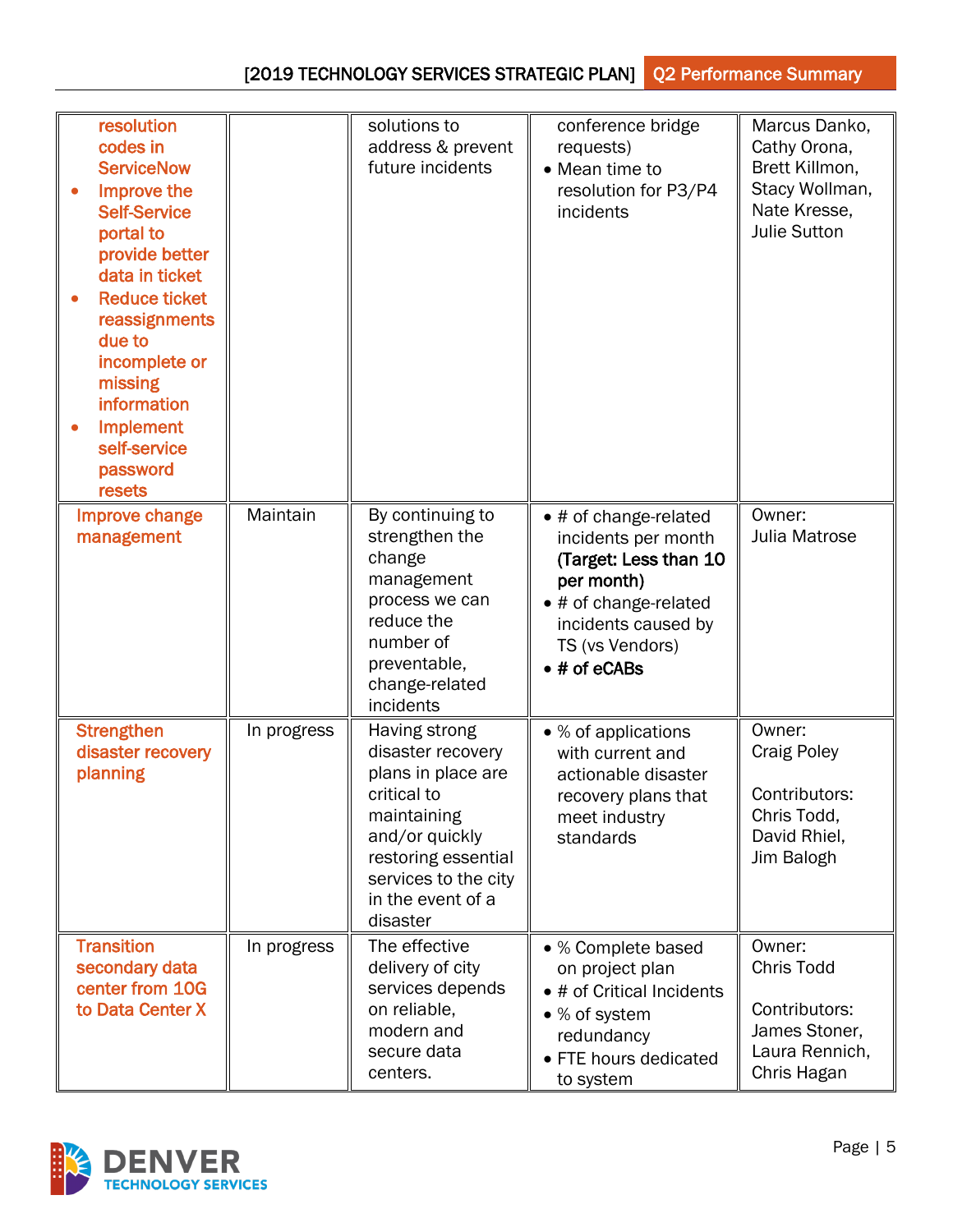|                                             |             |                                                                                                                     | maintenance (KTLO<br>from SNOW)                                                                                                                    |                                                              |
|---------------------------------------------|-------------|---------------------------------------------------------------------------------------------------------------------|----------------------------------------------------------------------------------------------------------------------------------------------------|--------------------------------------------------------------|
| <b>Minimize security</b><br>vulnerabilities | In progress | Technology must<br>be secure to<br>ensure we provide<br>appropriate<br>access to the<br>appropriate<br>individuals. | • % of servers<br>currently patched<br>• Agency security<br>score<br>• TS security score<br>• Overall security score<br>(Targets: 80% for<br>each) | Owner:<br><b>Julie Sutton</b><br>Contributors:<br>Jim Balogh |

#### <span id="page-5-0"></span>Identified Challenges

- Prioritizing ServiceNow workload to create Incident Categories and Resolution Codes
- Appropriate model to categorize and report on password resets
- Standardized ticket creation across teams

#### <span id="page-5-1"></span>How we Measure Success (KPIs)

- Mean Time to Resolution (MTTR)
- <span id="page-5-2"></span>• # of Incidents per Month (Goal: Fewer than 30 P1/P2 per month)

- Performance Dashboards
	- o Strategic Pillar Reliability Report (TS Employee Only Access)
	- o [Incident Data SNOW](https://app.powerbigov.us/groups/040053c4-14ff-4e24-91e6-6393fcf98cd2/reports/03a82133-17f4-40ac-a0fe-139d2c4ee267?ctid=39c87ab3-6612-42c0-9620-a696d12df803) (TS Employee Only Access)
- **Incident Criticality Scale**
- Continuity of Operations (COOP)/Disaster Recovery Plans

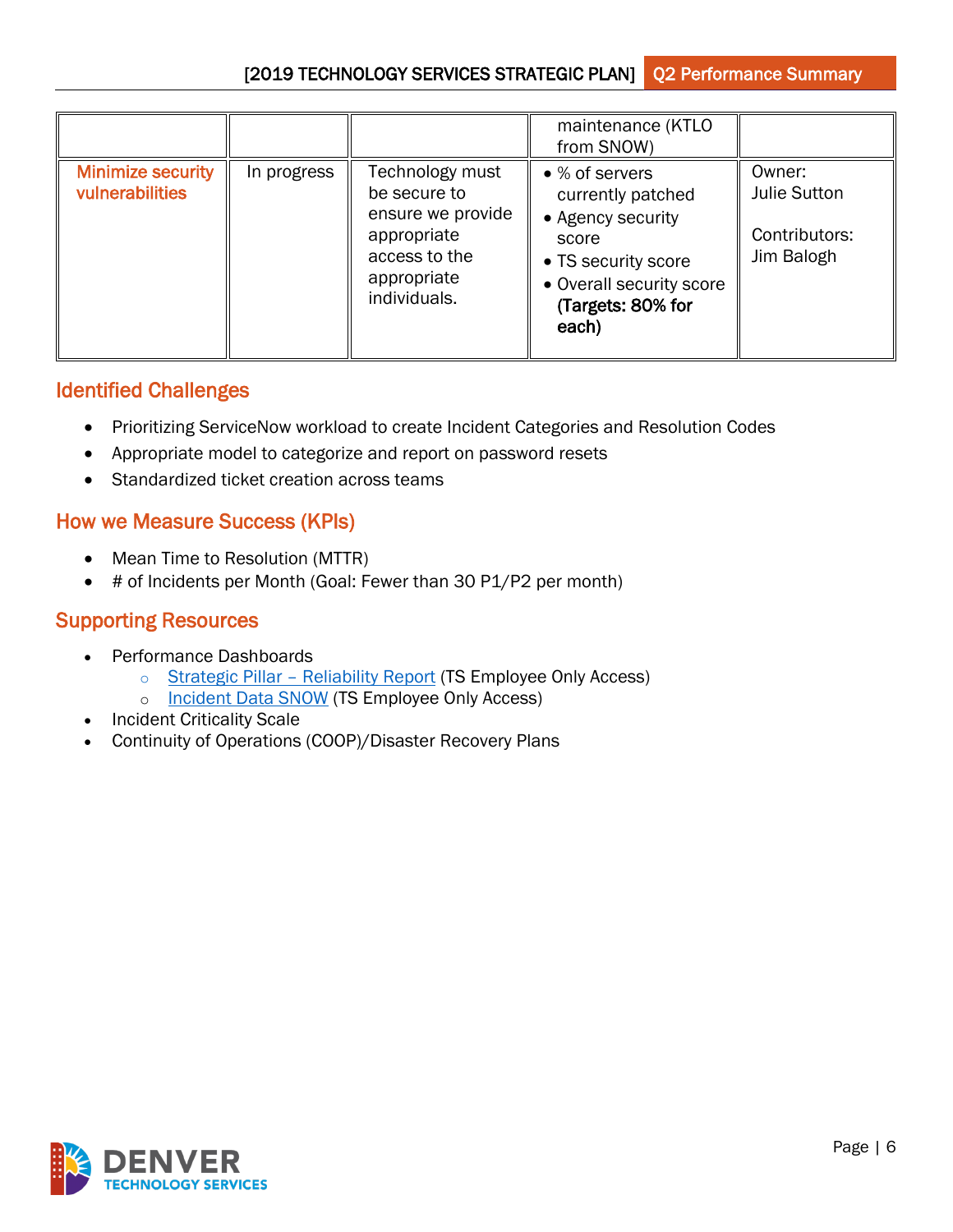## <span id="page-6-0"></span>Innovation – Technology that Improves Operational Performance

Why it's important: We are helping to drive innovation in the city with modernization efforts and project delivery improvements.

#### <span id="page-6-1"></span>2019 Q2 Accomplishments

- 1. The Enterprise Modernization team decommissioned 53 databases/servers, with another 54 in progress.
- 2. There was an additional 17.4% (794) reduction in OS liabilities in Q2.







Operating System Life Expectancy

<span id="page-6-2"></span>

| <b>Tactic</b>                                             | <b>Status</b>    | <b>Why Important</b>                                                                                                                                  | <b>Associated</b><br><b>Metrics/Targets</b>                                                                                          | <b>Owner &amp;</b><br><b>Contributors</b>                                           |
|-----------------------------------------------------------|------------------|-------------------------------------------------------------------------------------------------------------------------------------------------------|--------------------------------------------------------------------------------------------------------------------------------------|-------------------------------------------------------------------------------------|
| <b>Hardware Asset</b><br><b>Management</b><br><b>Tool</b> | <b>Discovery</b> | We are too big to<br>manually update the<br>CMDB across the<br>enterprise. We need a<br>tool to automate this.                                        | Target is to have this<br>in place by end of<br>year 2019.<br>• % of CMDB<br>considered<br>complete and<br>accurate                  | Owner:<br>Jennifer Randolph<br>Contributors:<br><b>Robert Bruns</b><br>Sonya Martin |
| <b>Asset Management</b><br><b>Process</b>                 | <b>Started</b>   | Define standards to<br>optimize the data<br>injected into CMDB<br>from the tool, as well as<br>standards for<br>retirement of current<br>assets, etc. | <b>Publish</b><br>standards/policies in<br>ServiceNow and<br>train applicable<br>team members<br>accordingly.<br>$\bullet$ # trained | Owner:<br>Jennifer Randolph<br>Contributors:<br><b>Robert Bruns</b>                 |

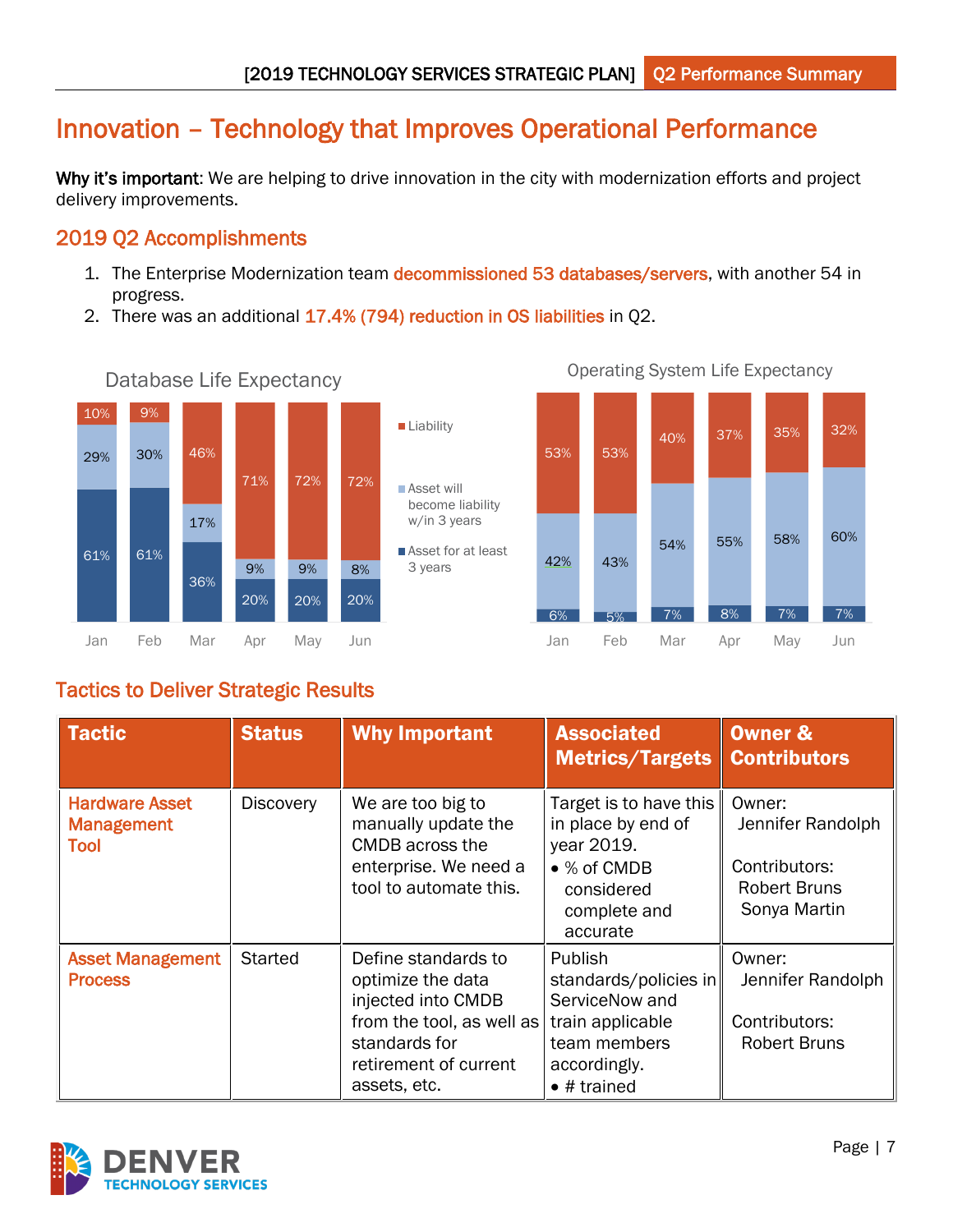| <b>MS Access</b>                                                                        | <b>Discovery</b>      | We need to identify<br>data that is at risk for<br>mission critical<br>functions and data<br>privacy. Access<br>database is not a<br>supportable/governable<br>solution. | We have 3180<br>active Access<br>databases. Some<br>will be transactional<br>and at risk. Target 2<br>agencies to crawl<br>dbs for Tx samples.<br># of active<br>$\bullet$<br>Access<br>databases<br>(target to reduce<br>by 15% annually)<br>• % of databases<br>that contain<br>regulated data | Owner:<br>Paul Kresser<br>Contributors:<br>Craig Poley,<br>Rebecca DeSantis,<br>Kent Lighthall |
|-----------------------------------------------------------------------------------------|-----------------------|--------------------------------------------------------------------------------------------------------------------------------------------------------------------------|--------------------------------------------------------------------------------------------------------------------------------------------------------------------------------------------------------------------------------------------------------------------------------------------------|------------------------------------------------------------------------------------------------|
| <b>Supply &amp; Demand/</b><br><b>Capacity planning</b>                                 | <b>Started</b>        | We need the ability to<br>forecast resource<br>availability.                                                                                                             | <b>Expand Grant</b><br>Thornton pilot to be<br>TS wide. Targeting<br><b>EOY</b><br>% of projects<br>completed "on-time"                                                                                                                                                                          | Owner:<br><b>Chris Binnicker</b><br>Contributors:<br>Andrea Denis                              |
| <b>Project Variance</b>                                                                 | Started/in<br>process | Provides more realistic<br>timeframes and<br>budgets for customers.                                                                                                      | Schedule and budget<br>variance from<br>estimation to<br>delivery. Targeting<br>Q3.<br>Variance to<br>budget<br>Variance to schedule                                                                                                                                                             | Owner:<br>Andrea Denis<br>Contributors:<br>Chris Pamenter,<br>Jeremy Tuttle                    |
| Improve accuracy<br>and completeness<br>of CMDB                                         | <b>Not Started</b>    | We need the CMDB<br>accurate to be able to<br>prioritize our technical<br>debt activities                                                                                | % of CMDB<br>considered accurate                                                                                                                                                                                                                                                                 | Owner:<br><b>Craig Poley</b><br>Contributors:<br><b>Julie Sutton</b>                           |
| <b>Apply I-Fund post-</b><br>implementation/<br>investment reviews<br>to other projects | <b>Started</b>        | To ensure we are<br>effectively executing<br>and to ensure that we<br>are providing business<br>value                                                                    | We would like to<br>have this<br>implemented by Q3<br>2019. We also need<br>to establish process<br>and governance for<br>this tactic.<br><b>Realized ROI</b>                                                                                                                                    | Owner:<br>Andrea Denis<br>Contributors:<br>Chris Pamenter,<br>Jeremy Tuttle                    |

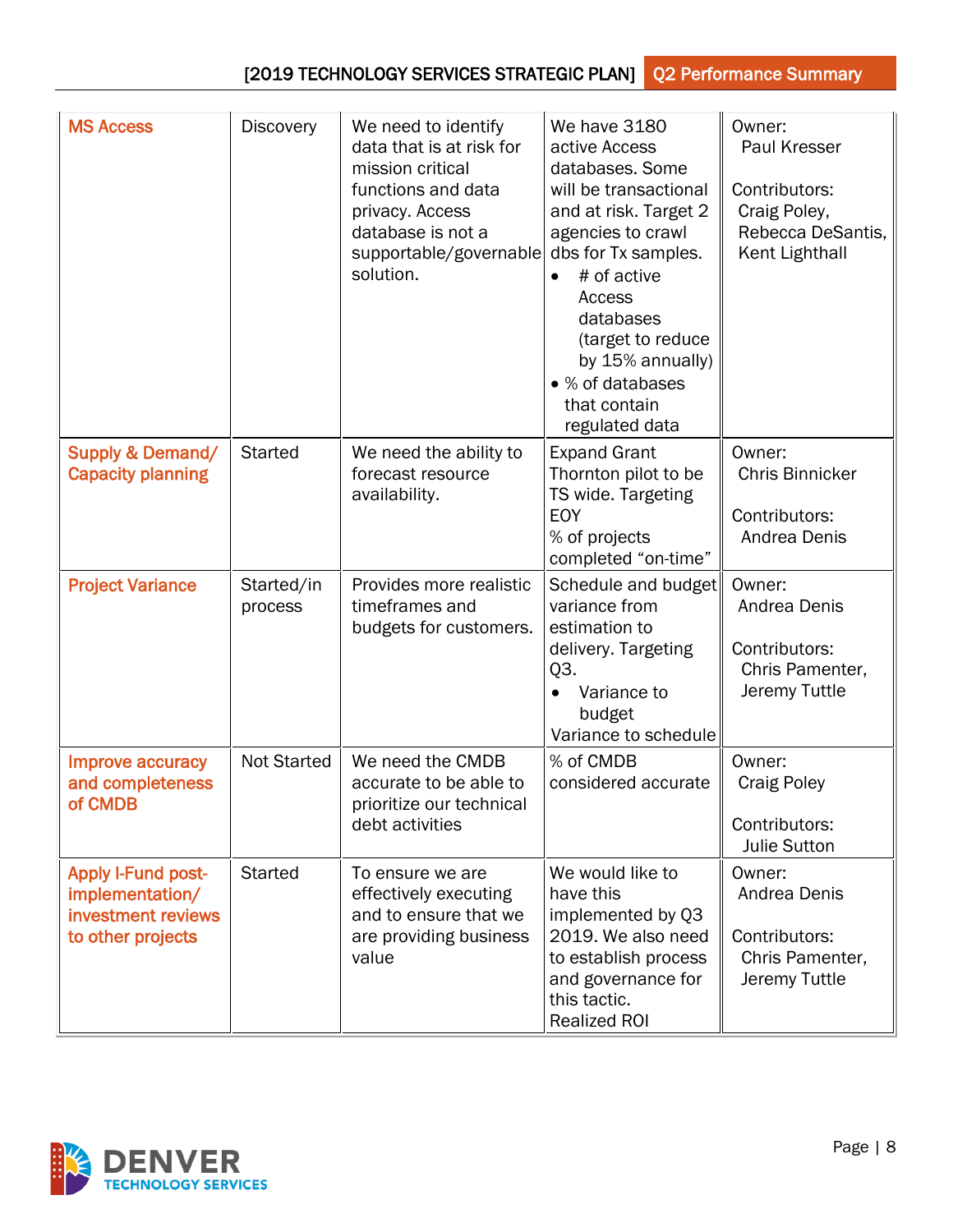## <span id="page-8-0"></span>Identified Challenges

• Budget can be a blocker, especially for the tool purchase. Discovery tool for asset is required. Need to align portfolio to Mayoral Priorities. We do not have direct alignments with Agencies for ROI; same applies to internal customers. Access (dbs) will be a challenge. Post-project reviews depend on Intake performing Value Case analysis upfront.

#### <span id="page-8-1"></span>How we Measure Success

- Technical Debt
- <span id="page-8-2"></span>• Baseline Project variance

- Performance Dashboards
	- o [Technical Debt Mockup](https://app.powerbigov.us/groups/me/reports/5f3caa62-9b19-4711-bd4d-c3e9997e655b?ctid=39c87ab3-6612-42c0-9620-a696d12df803) (TS Employee Only Access)
	- o [PMO Report](https://app.powerbigov.us/groups/040053c4-14ff-4e24-91e6-6393fcf98cd2/reports/e1ad48b3-d975-43b1-87cd-ee6ef22d5f8d/ReportSection) (TS Employee Only Access)

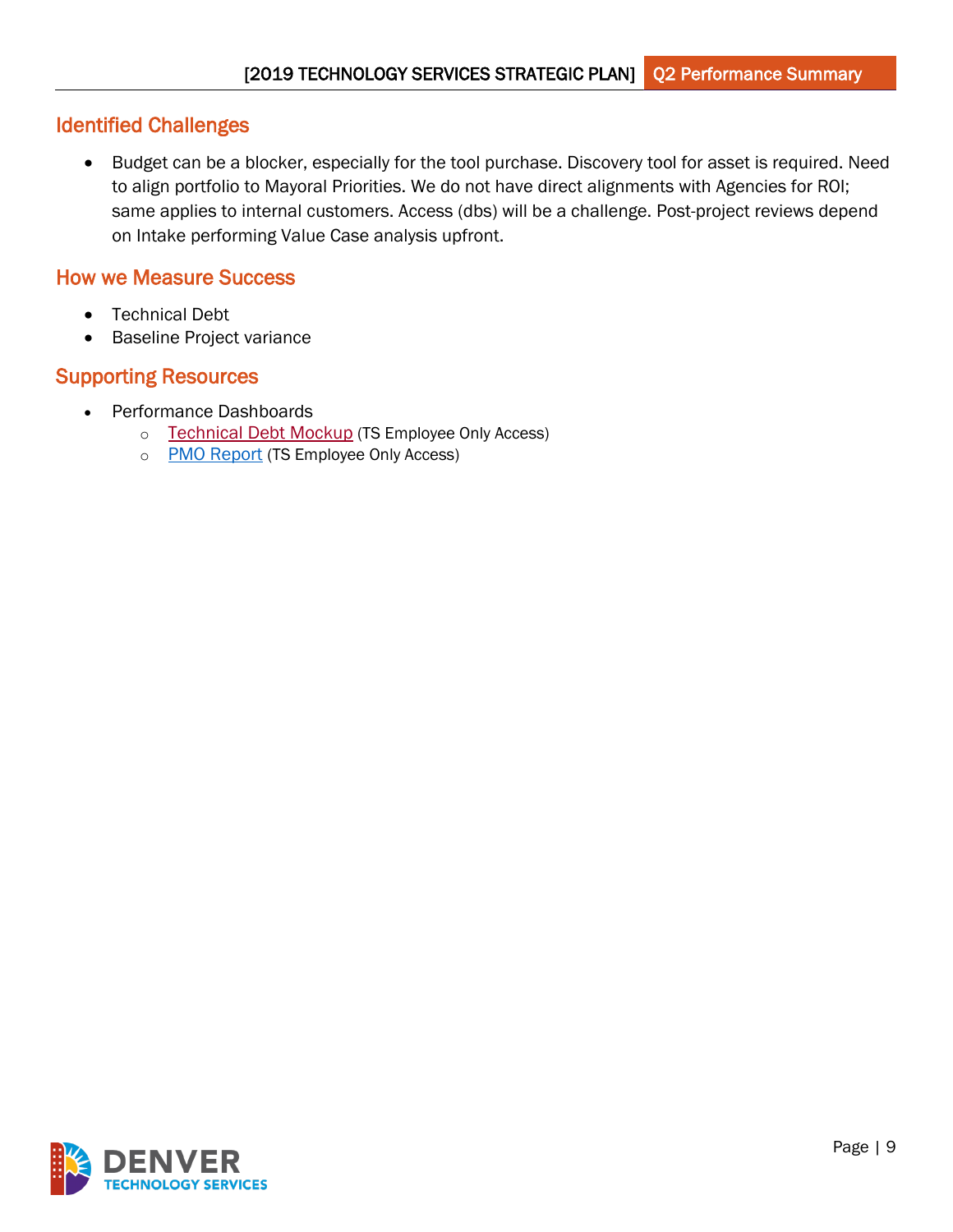## <span id="page-9-0"></span>Access – Technology Connects Customers to Information & Services

Why it's important: It is fundamental to our mission to ensure all our customers have fair, equitable, and timely access to the information and services they are seeking.    

### <span id="page-9-1"></span>2019 Q2 Accomplishments

- 1. Net Promoter Scores (NPS) for TS have consistently remained above 80% - an exceptional feat given that NPS scores of 75% are considered world class.
- 2. Service Desk First Call Resolution rates remained high – between 66-72% throughout Q2.
- 3. DMMS increased average weekly engagement rates with Facebook posts by 17% in Q2 (from of 3.6% in Q1 to 4.2% in Q2).



<span id="page-9-2"></span>

| <b>Tactic</b>                                                                              | <b>Status</b>   | <b>Why Important</b>                                                                                                                                                                        | <b>Associated</b><br><b>Metrics/Targets</b>                                                                                                                                                                                                                                                                   | <b>Owners &amp;</b><br><b>Contributors</b>                                                                                                   |
|--------------------------------------------------------------------------------------------|-----------------|---------------------------------------------------------------------------------------------------------------------------------------------------------------------------------------------|---------------------------------------------------------------------------------------------------------------------------------------------------------------------------------------------------------------------------------------------------------------------------------------------------------------|----------------------------------------------------------------------------------------------------------------------------------------------|
| <b>Reduce</b><br>backlog of<br>support<br>tickets                                          | In.<br>Progress | To deliver great customer<br>service, we must promptly<br>resolve support tickets.<br>Allowing tickets to<br>erroneously remain open<br>prevents us from actively<br>managing our backlogs. | % of incident tickets <5<br>$\bullet$<br>days open<br>% of request tickets<br>$\bullet$<br><10 days open<br>% of incident and<br>$\bullet$<br>request tickets > 30<br>days open                                                                                                                               | Owner:<br>Jim Balogh<br>Contributors:<br>Director of Service<br>Delivery (TBD)<br><b>Robert Bruns</b><br>Craig Poley,<br>Jennifer Randolph   |
| <b>Promote</b><br><b>Digital Equity</b><br>and Inclusion<br>through<br>broadband<br>access | In<br>Progress  | Access to high-speed<br>internet is imperative to<br>bridging the digital divide.                                                                                                           | % of City Buildings<br>$\bullet$<br>offering free Guest Wifi<br>% of City Buildings that<br>$\bullet$<br>possess a public access<br>station (kiosk)<br>% of Denver households<br>$\bullet$<br>with internet access<br>Direct or in-kind<br>$\bullet$<br>contributions from<br>telecom franchise<br>agreements | Owner:<br><b>Todd Matthews</b><br>Contributors:<br>Cathy Orona<br>Chris Hagan<br>Todd Matthews,<br>Jenny Schiavone,<br><b>Julie Martinez</b> |

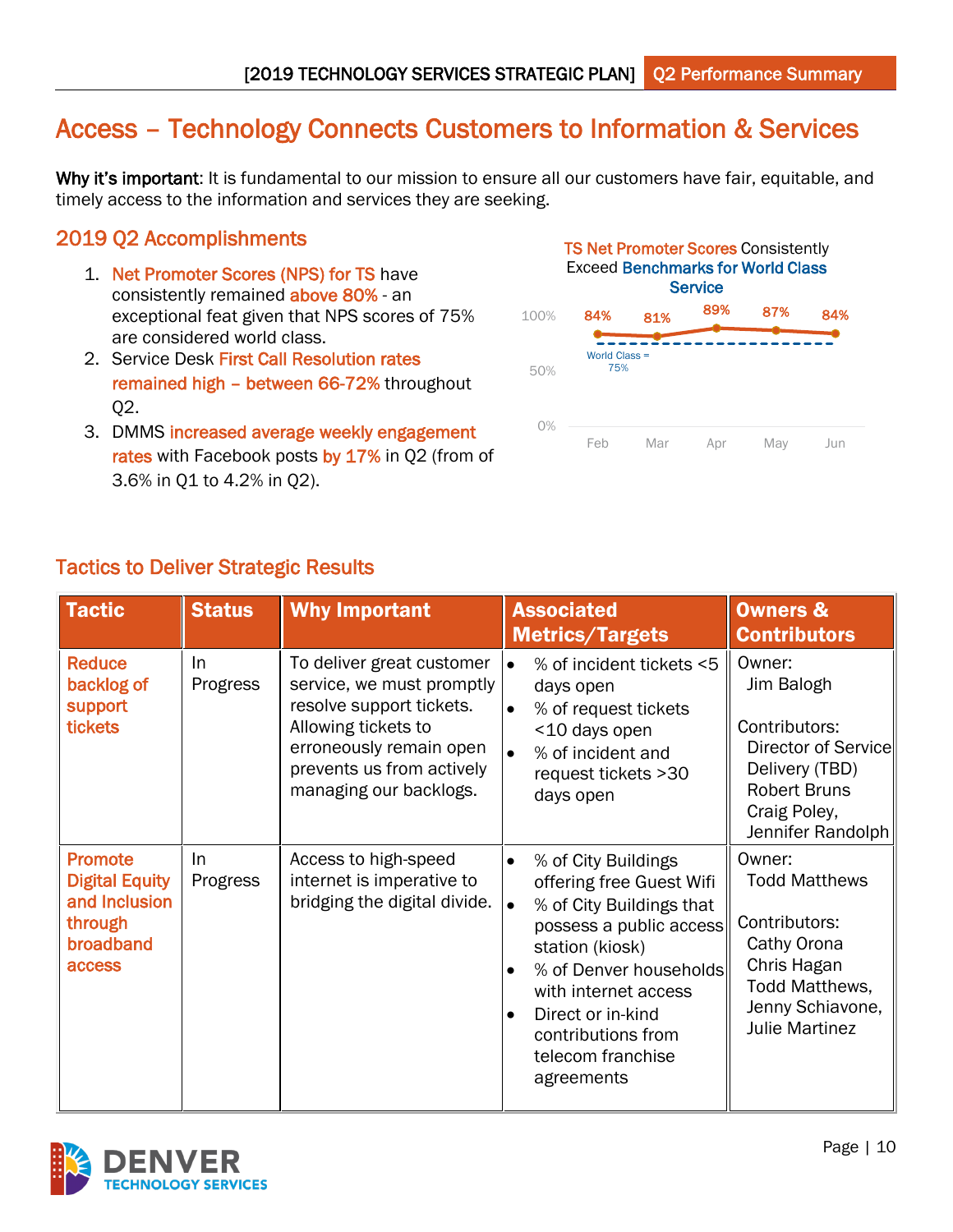| Incorporate<br>customer<br>feedback into<br><b>Access</b><br><b>Strategy</b>                                       | In<br>Progress               | We need to understand<br>our customers access<br>needs before we can<br>design and implement<br>solutions for them.                                                                                                                                             | $\bullet$<br>$\bullet$<br>$\bullet$ | <b>TS Net Promoter Score</b><br><b>Service Desk First Call</b><br><b>Resolution rates</b><br>Voice of Customer<br>quantitative Survey               | Owner:<br><b>Chris Binnicker</b><br>Contributors:<br>Director of<br><b>Customer Support</b><br>(TBD)<br>Jennifer Randolph<br>Jenny Schiavone |
|--------------------------------------------------------------------------------------------------------------------|------------------------------|-----------------------------------------------------------------------------------------------------------------------------------------------------------------------------------------------------------------------------------------------------------------|-------------------------------------|-----------------------------------------------------------------------------------------------------------------------------------------------------|----------------------------------------------------------------------------------------------------------------------------------------------|
| <b>Implement</b><br>tools and<br>channels to<br>collect real-<br>time<br>customer<br>feedback                      | <b>Not</b><br><b>Started</b> | Customers are most likely<br>to respond in the<br>immediate aftermath of<br>their<br>transaction/experience<br>with us. We want to<br>capture that feedback to<br>better understand how we<br>can design and implement<br>solutions tailored to their<br>needs. | $\bullet$<br>$\bullet$              | % Customer<br>Satisfaction<br>Response rates by<br>feedback channels<br>(social media, mobile,<br>web, etc.)                                        | Owner:<br>Jenny Schiavone<br>Contributors:<br>Director of<br>Customer Support<br>(TBD)                                                       |
| <b>Consolidate</b><br><b>Social Media</b><br><b>Accounts</b>                                                       | In.<br>Progress              | Engagement efforts will be $\bullet$<br>more effective when<br>consolidated into fewer<br>accounts                                                                                                                                                              | $\bullet$                           | # of accounts and<br>associated followers for<br>the top 15<br>Engagement rates                                                                     | Owner:<br>Jenny Schiavone                                                                                                                    |
| <b>Reduce the</b><br>time to<br>resolve issues<br>by ensuring<br>they are<br>routed and<br>assigned<br>accurately. | In Progress                  | The greater the amount of $\cdot$<br>redirection of tickets<br>correlates to increased<br>frustration for our<br>customers. Our goal is to<br>properly route and resolve<br>tickets as efficiently as<br>possible.                                              | $\bullet$<br>$\bullet$<br>$\bullet$ | Mean time to<br>Resolution<br>Distribution of ticket<br>assignments and<br>transfers by team<br><b>First Call Resolution</b><br>(FCR)<br><b>NPS</b> | Owner:<br>Jennifer Randolph<br>Contributors:<br><b>Robert Bruns</b><br><b>Ryan Stoker</b><br>Jim Balogh<br><b>Craig Poley</b>                |

#### <span id="page-10-0"></span>Identified Challenges

- A large backlog of old tickets that are likely no longer relevant currently exists. A cleanup effort must be made to clear out that backlog so that we can better track ticket backlogs moving forward.
- In the absence of customer data to inform our access strategy, these tactics and objectives are likely to change.

#### <span id="page-10-1"></span>How we Measure Success

- Net promoter scores for 311 call center and TS at large
- Reduced backlog of support tickets older than 5 days
- 311 first call resolution rate (Goal: at least 65% of contacts with a first call resolution)
- Social media engagement rates

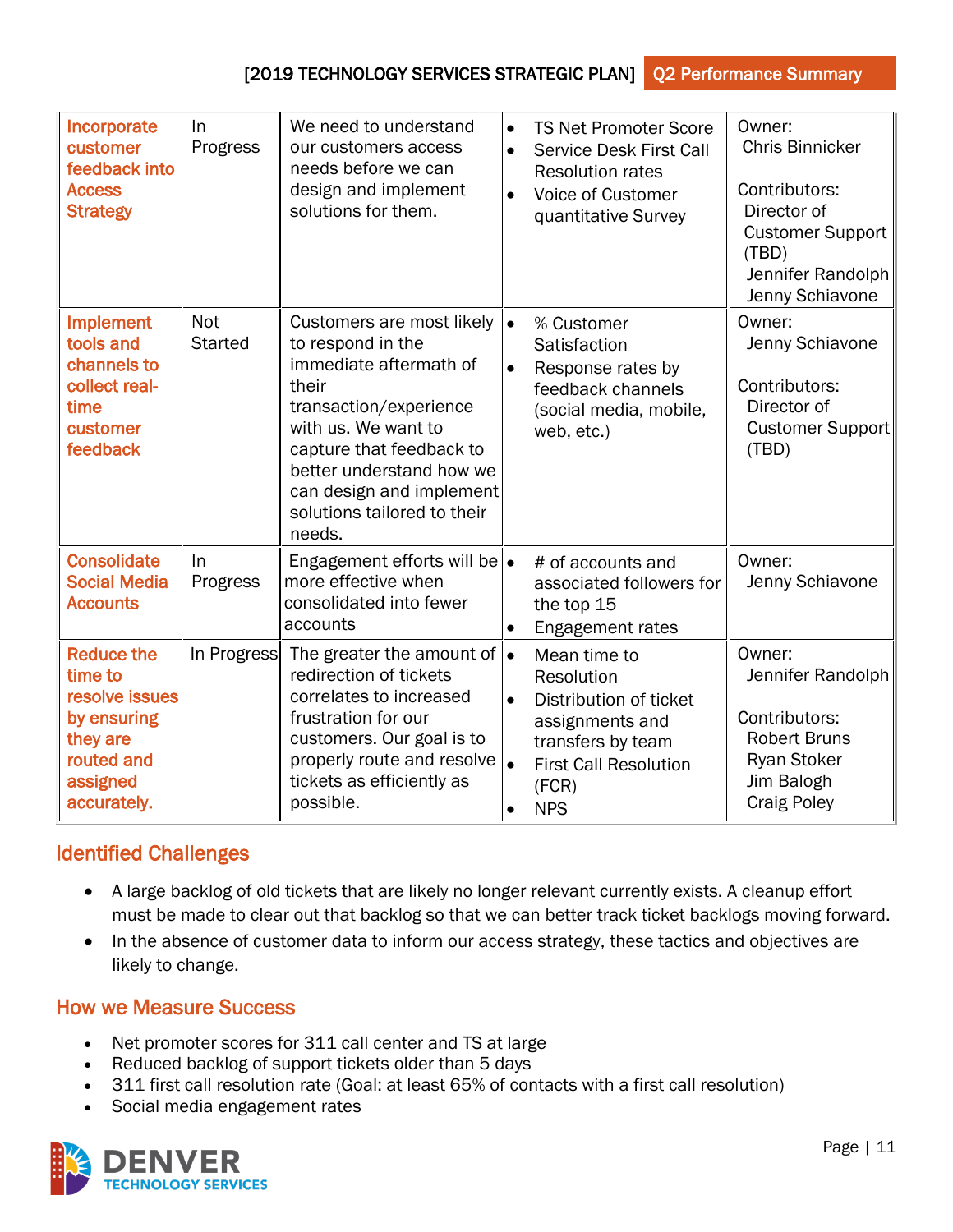- <span id="page-11-0"></span>• Performance Dashboards
	- o [Consolidated Access Dashboard](https://app.powerbigov.us/groups/040053c4-14ff-4e24-91e6-6393fcf98cd2/reports/1538be05-be9c-4e03-9df0-5df1b87d6501/ReportSectione360ac12a9ced159e2a5) (TS Employee Only Access)
	- o [Facebook Dashboard](https://app.powerbigov.us/groups/040053c4-14ff-4e24-91e6-6393fcf98cd2/reports/412af374-3003-48b6-9dad-eda6d667071d/ReportSectione70377426e57901fdf44) (TS Employee Only Access)

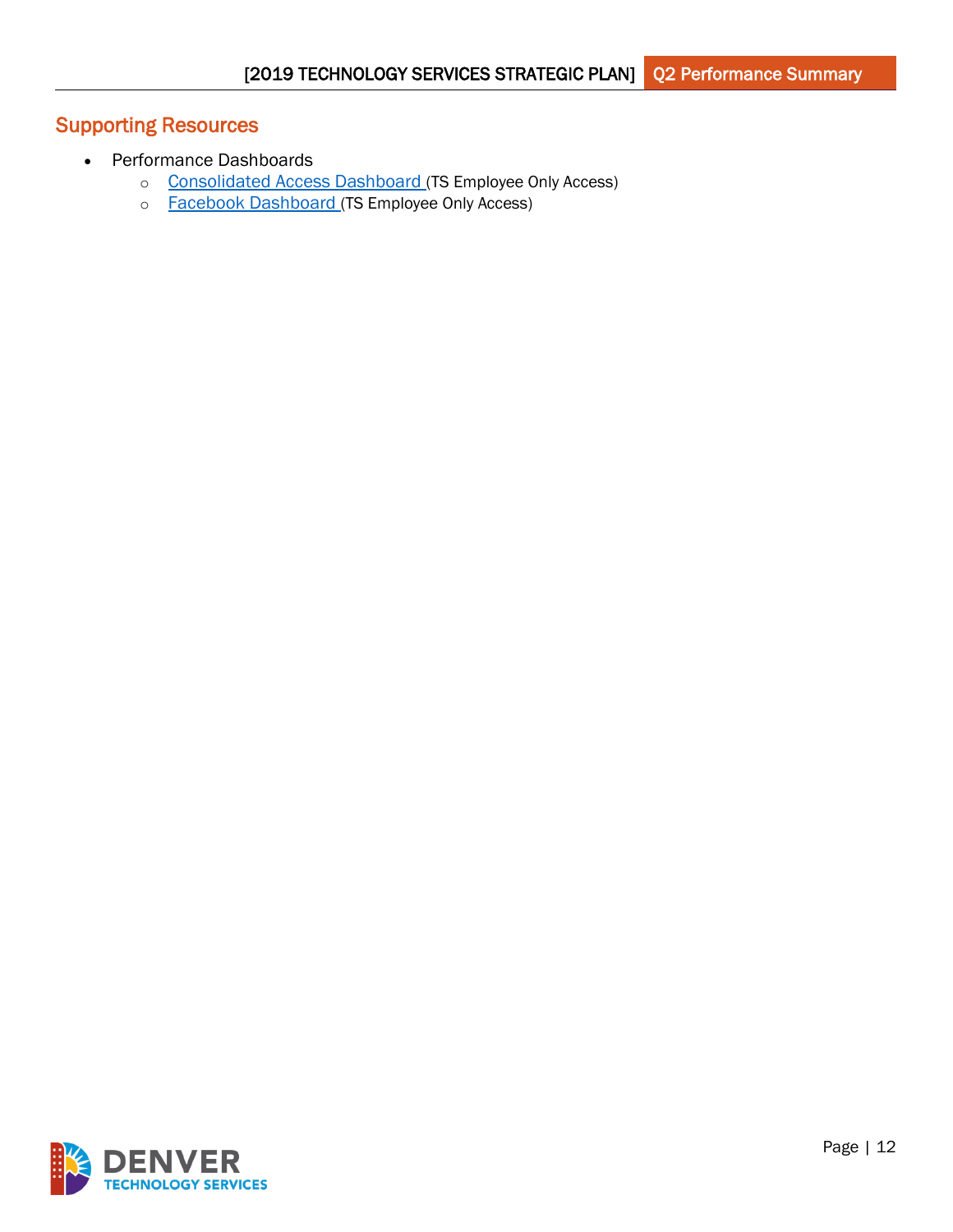## <span id="page-12-0"></span>Partnership – Forward-thinking Collaboration with Customers

Why it's important: Our customers provide new ideas, business perspective, and overall value through our partnerships. Our success is dependent on our ability to collaborate positively with them.

#### <span id="page-12-1"></span>2019 Q2 Accomplishments

- 1. Developed a new set of metrics to track Intake process performance and developed a new dashboard that includes relevant KPIs.
- <span id="page-12-2"></span>2. Established a new Safety BRM partnership.

#### Tactic **Status Why Important** Associated Metrics/Targets Owners & **Contributors** Implement customerfacing dashboards In progress Customer-facing dashboards will improve visibility into customer metrics such as requests/incidents, customer satisfaction, and security. • BRM and PMO metrics  $\parallel$  Owner: Paul Kresser Contributors: Kent Lighthall, Chad Mitchell, Kevin Anthony Establish a more comprehensive **lessons** learned program to centralize pertinent lessons learned, assign to a manager for action, and create metrics around continuous improvement efforts and actions taken from lessons learned process In progress Project priorities, baselines, and satisfaction for customers can change over time, so a process to review prioritization and utilize customer feedback will lead to optimization of project resources. • # of project priority changes per customer • Re-baseline metrics – volume, reason code / Evaluate strategies to overcome the most frequent causes of a rebaseline Owner: Chris Pamenter Contributors: Jeremy Tuttle Andrea Denis **Complete** implementation In progress OBTAIN processes are the • Intake metrics from SNOW first step in identifying a (application reuse and Owners: Kevin Anthony

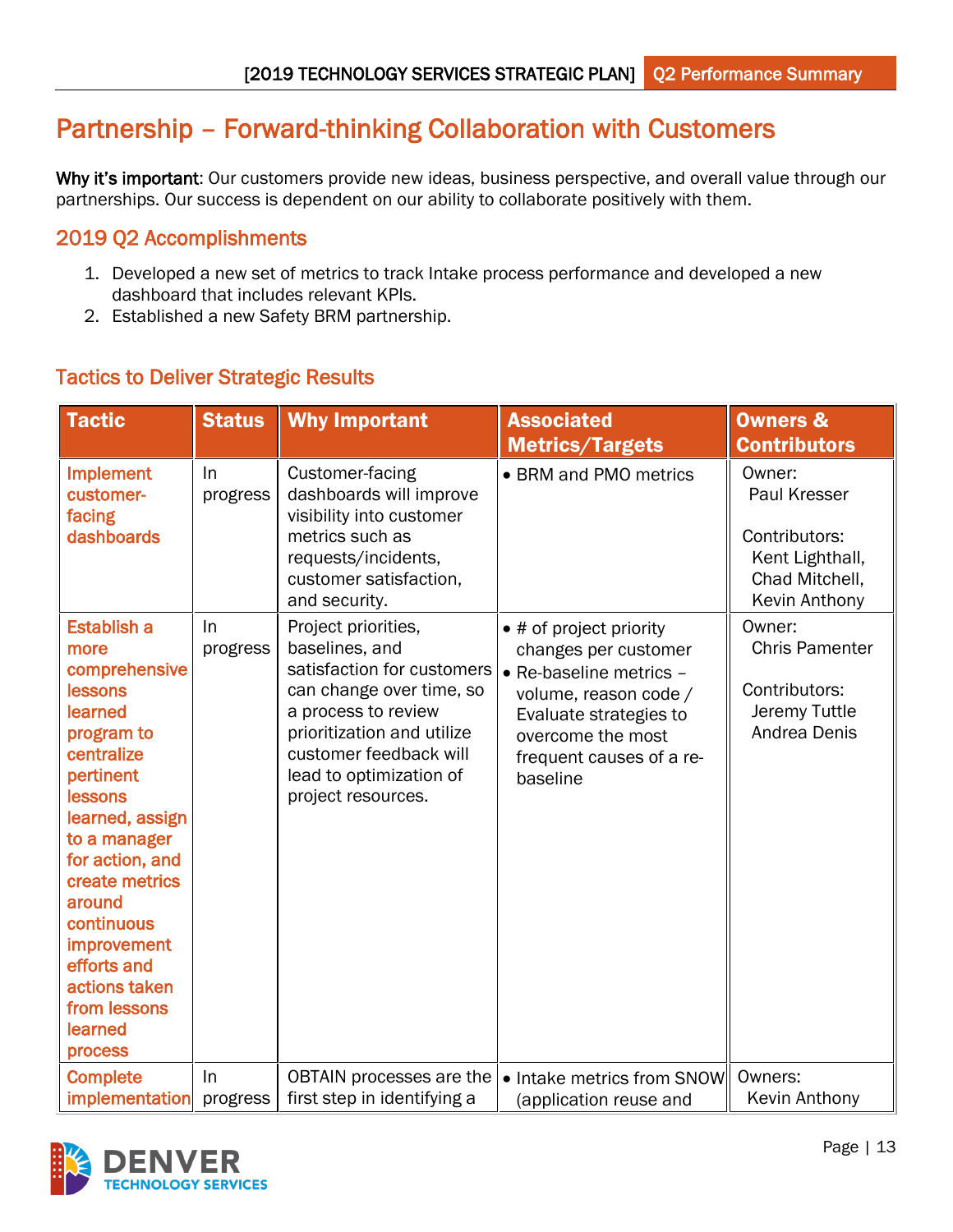| of OBTAIN<br>processes                                                                                          |                 | solution so it is important<br>that they are producing<br>valuable results.                                                                                                                              | financial benefits, # of<br>days in process, etc.)                                                                                                                                 | Contributors:<br><b>Sterling Field</b>                                                      |
|-----------------------------------------------------------------------------------------------------------------|-----------------|----------------------------------------------------------------------------------------------------------------------------------------------------------------------------------------------------------|------------------------------------------------------------------------------------------------------------------------------------------------------------------------------------|---------------------------------------------------------------------------------------------|
| Create a<br>rationalization<br>process to map<br><b>business</b><br>capabilities to<br>services and<br>products | In.<br>progress | By creating a<br>rationalization process to<br>map business capabilities<br>to active services and<br>products, TS can fully<br>utilize existing resources<br>and increase application<br>modernization. | $\bullet$ # of business capabilities<br>related to<br>services/products<br>$\bullet$ # of new requests<br>solutioned with existing<br>services/products<br>• Reduce technical debt | Owners:<br><b>Chad Mitchell</b><br>Contributors:<br>Sterling Field,<br><b>Kevin Anthony</b> |

#### <span id="page-13-0"></span>Identified Challenges

#### <span id="page-13-1"></span>How we Measure Success

- % of Intake demands with needs that can be met with a pre-existing enterprise solution
- % of Intake demands closed within 30 days
- <span id="page-13-2"></span>• BRM customer satisfaction survey

- Performance Dashboards
	- o [Intake/OBTAIN Metrics Dashboard](https://app.powerbigov.us/groups/040053c4-14ff-4e24-91e6-6393fcf98cd2/reports/a24c3191-5766-4cd9-ba26-4c837fa24068/ReportSection1fac7b5783e40a4adb10) (TS Employee Only Access)
	- o [311 Net Promoter Dashboard](https://app.powerbigov.us/groups/me/reports/ce4a4ab4-89b9-4a62-af4a-e1051ecfc8d4/ReportSectionfafd9c533141db8e2ed2) (TS Employee Only Access)

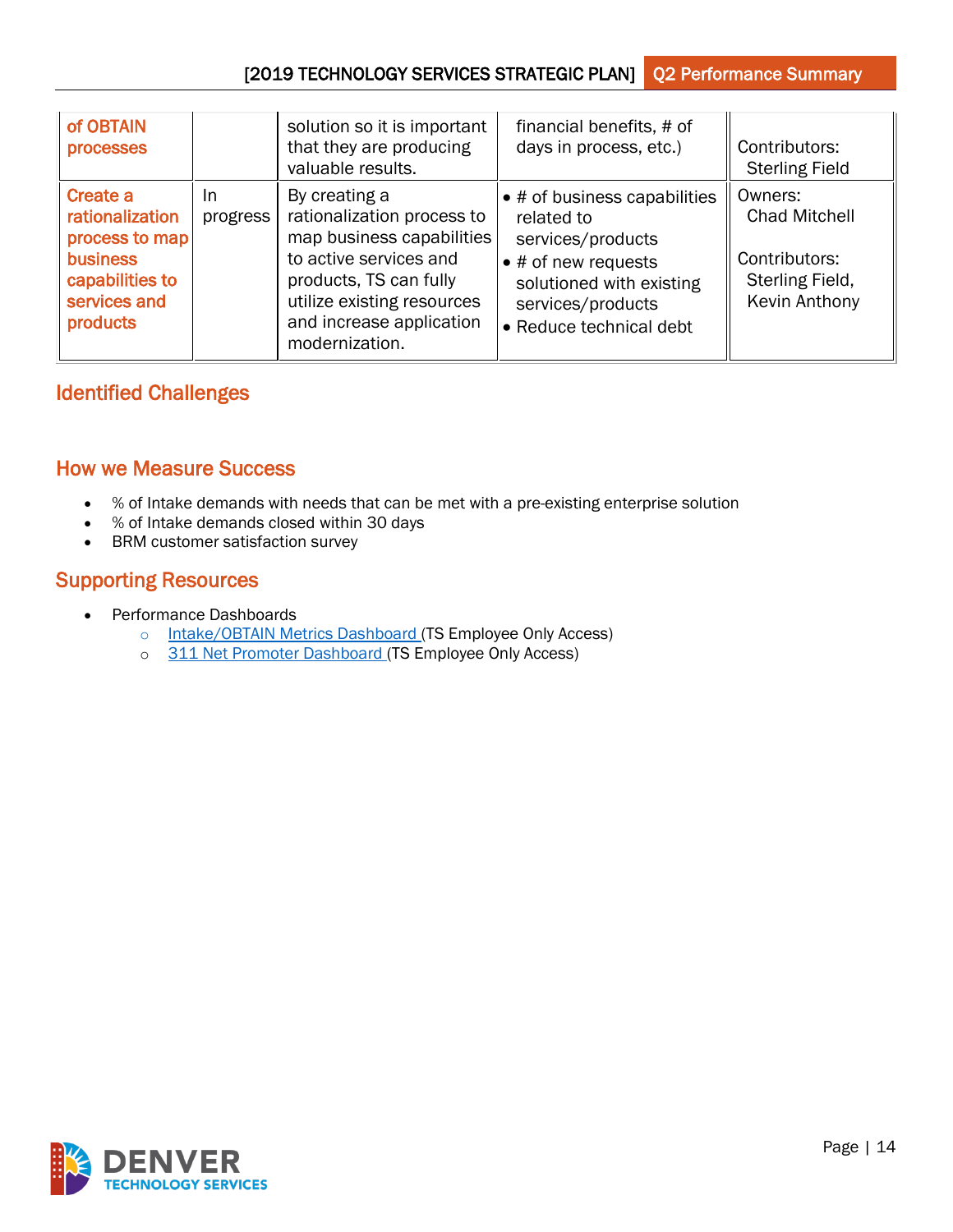## <span id="page-14-0"></span>Employee Engagement – Employees Go the Extra Mile for Colleagues & **Customers**

Why it's important: Organizations with highly engaged employees are better able to retain staff, see higher customer satisfaction, and outperform organizations with lower engagement levels.

#### <span id="page-14-1"></span>2019 Q2 Accomplishments

1. Worked with OHR to improve the onboarding process & reduced new hire turnover by a projected 44% (down to a total projected 2019 NH turnover of 19%).

2. Staff recognized each other's excellence by handing out 200 Caught Ya cards to 132 people in Q2.



#### <span id="page-14-2"></span>Key Activities in Progress

• Collaborating with OHR to develop metrics to track and improve manager performance because strong managers are critical to cultivating engaged, productive employees.

#### <span id="page-14-3"></span>Identified Challenges

#### <span id="page-14-4"></span>How we Measure Success

- Employee Engagement Index from the EE Survey
- Employee turnover rates (first year, high performer, and overall turnover rates)
- # of employees who have given and received Caught Ya Cards
- <span id="page-14-5"></span>• % of employees who are familiar with the TS Strategic Plan

- Performance Dashboards
	- $\circ$  [Health & Well-Being and Employee Engagement](https://app.powerbigov.us/groups/040053c4-14ff-4e24-91e6-6393fcf98cd2/reports/6ab0fade-20fb-44c5-9dca-8975d3c9d2a0/ReportSection) (TS Employee Only Access)